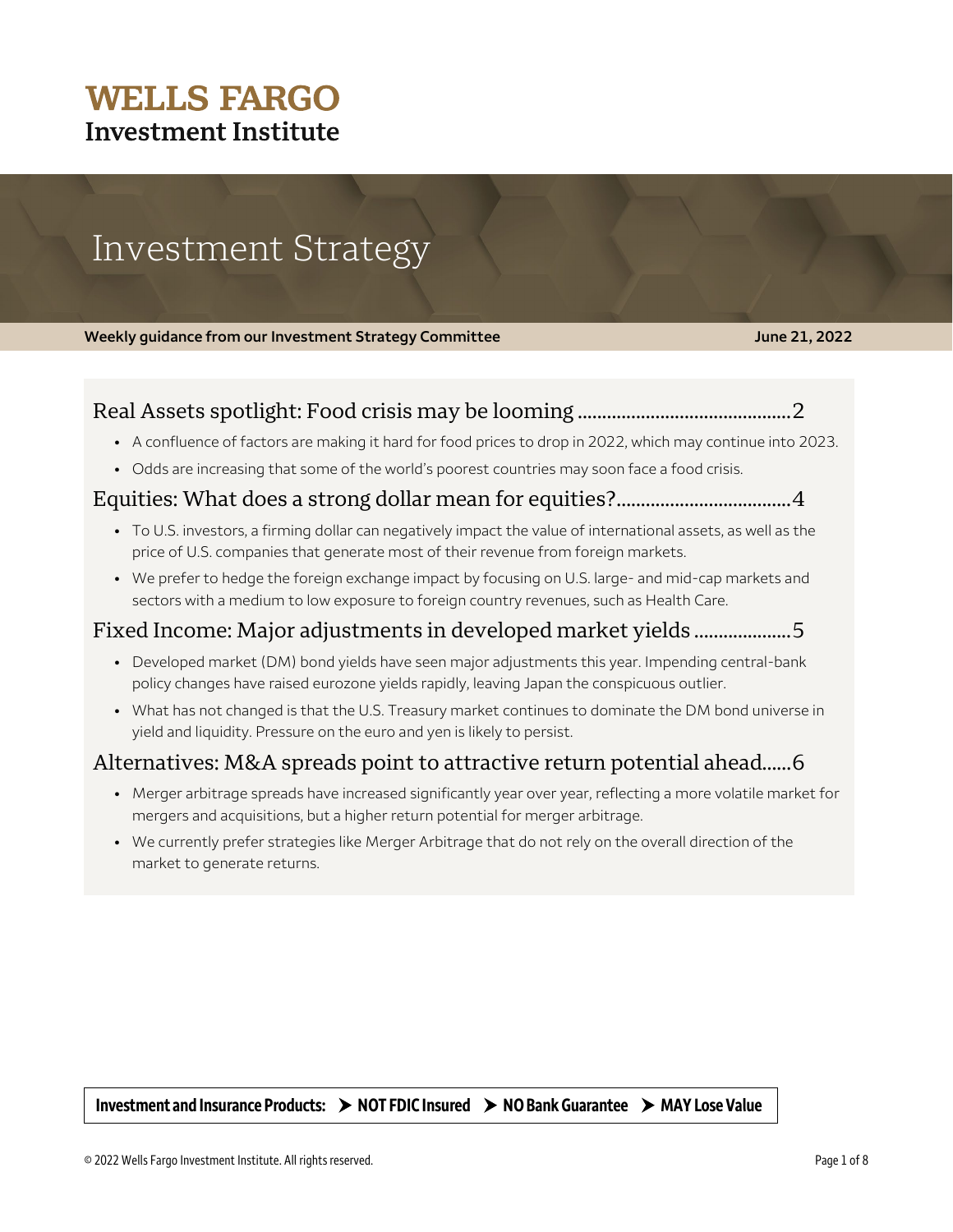## Real Assets spotlight

*"Pandemics can set off a vicious cycle of economic despair, inequality, and social unrest." — International Monetary Fund (IMF) (December 11, 2020)*

## **Food crisis may be looming**

When thinking of this year's high commodity prices, energy most often comes to mind. And this makes sense, as energy commodity prices have handily outperformed the other three main commodity groups year-to-date: industrial metals, food, and precious metals. In the U.S., as an example, average gasoline prices hit an all-time high of \$4.95 per gallon last week.

As painful as the extra energy costs have been, higher global food prices may be the more troublesome trend. So far in 2022, corn, soybean, and wheat prices are higher by 31%, 28%, and 36%, respectively. These gains are unfortunately on top of similar price spikes in 2021. The chart below highlights the United Nations Food and Agriculture World Food Price Index is up 60% since the start of 2021. And regrettably, this is as good as the food news gets. A confluence of factors in play could make it hard for food prices to drop in 2022 and 2023. We think odds are increasing that some of the world's poorest countries could soon face a food crisis.

#### **The strong U.S. dollar: an often overlooked problem**

One of the more important factors in play, although often overlooked, is the strong U.S. dollar. It sits near 15-year highs, and according to Ned Davis Research, it has been so strong that it is now overvalued versus 27 of the world's top 30 currencies. This matters because global commodities are often priced, and bought, in U.S. dollars. As the U.S. dollar rises, it takes more of a weaker currency to buy the same amount of a good or commodity. The poorest countries are often hit the hardest by this effect.

#### **World food prices**



Sources: Bloomberg, Food and Agriculture Organization of the United Nations, and Wells Fargo Investment Institute. Monthly data: January 31, 1991 – May 31, 2022.

**John LaForge** Head of Real Asset Strategy



**Neutral** Commodities



**Neutral** Private Real Estate

© 2022 Wells Fargo Investment Institute. All rights reserved. Page 2 of 8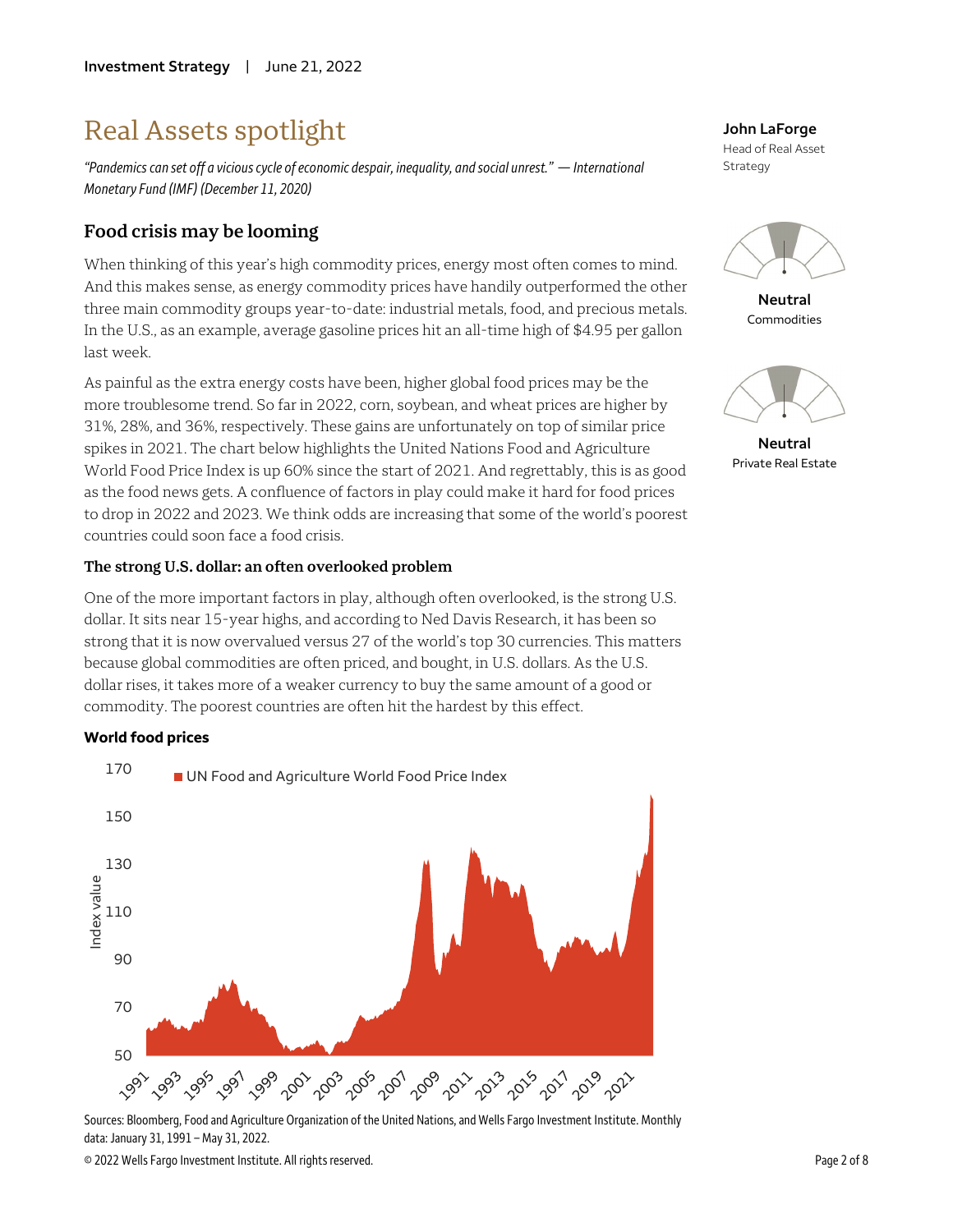In Egypt, for example, 70% of the population depends on food subsidy programs. The Russia-Ukraine war has created a web of economic problems for Egypt, and it has been compounded by the fact that the U.S. dollar is not its main currency. Egypt is one of the largest global importers of wheat — which is consumed with most meals — from Russia and Ukraine, and it is known to subsidize a significant portion of food costs to its citizens. Jittery investors, fearing higher food import bills, began pulling funds from Egypt's treasury markets. To stem the outflows, the Egyptian government devalued the Egyptian pound 14% versus the U.S. dollar, and the overnight deposit rate was hiked 2%, as of May 19, 2022. So far, so good, as fund outflows have slowed, but jittery investors are arguably not the largest concern.

#### **Potential social unrest**

While appeasing investors is important to keep trade flowing, the Egyptian government is most concerned about the consumer. As food prices continue to climb higher, more citizens need assistance, and the potential for social unrest rises. Egypt understands the fear of social unrest better than most. Increased food prices led to "bread riots" in 1977, 2011, and 2017. Many reading this may remember the slogan that toppled the Egyptian government in 2011 during the Arab Spring: "bread, freedom, and social justice."[1](#page-2-0)

Learning from these past events, the Egyptian government has already implemented a series of reforms to subsidize and cap food prices early, and as best they can. They are also a bit more fortunate than the poorest food-importing countries, as they typically hold four to five months of wheat demand in storage. Many of the poorest foodimporting countries are doing what they can for their citizens too, but time may be running thin. High food prices do not typically have an easy or quick fix, and we are seeing a growing number of countries with excess foodstuffs hesitant to export them. India is the latest to do so, banning wheat exports on May 13, 2022.<sup>2</sup>

 $\overline{a}$ 

<span id="page-2-0"></span><sup>1.</sup> Sinico, Sean (March 26, 2022). "Egypt: Soaring wheat prices turn food security into a priority." DW.com.

<span id="page-2-1"></span><sup>2.</sup> USDA, Foreign Agricultural Service (May 19, 2022). "India: India bans wheat exports due to domestic supply concerns".

<sup>© 2022</sup> Wells Fargo Investment Institute. All rights reserved. Page 3 of 8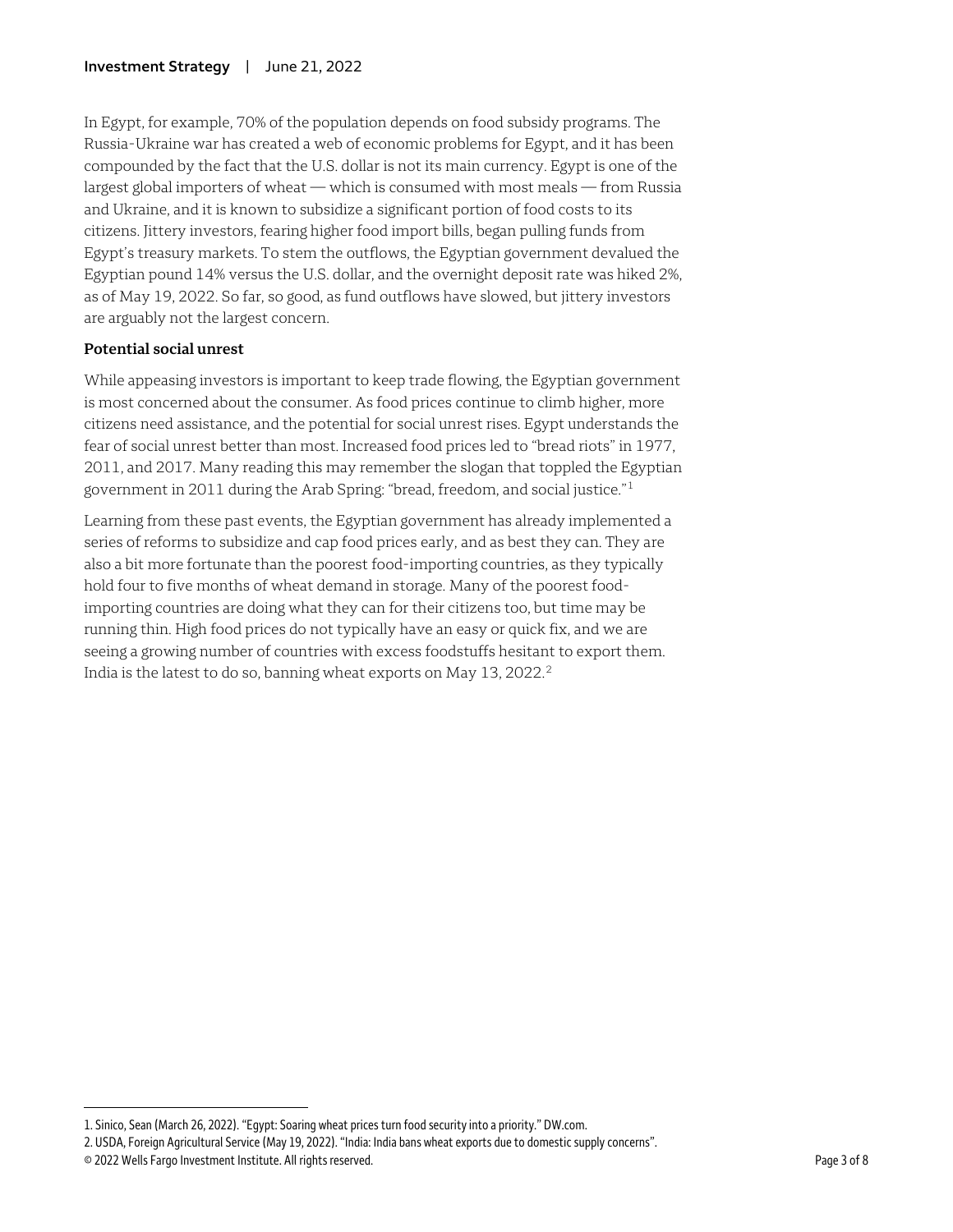## **Equities**

## **What does a strong dollar mean for equities?**

The U.S. dollar exchange rate, represented by the DXY Index,<sup>[3](#page-3-0)</sup> has appreciated by 10% in 2022, driven by elevated market volatilities in light of high inflation, tightening monetary policies, and a slowing economy.

We believe U.S. dollar exchange rate impacts the value of equity investments in two ways. First, U.S.-dollar-denominated international equity assets are exposed to currency movements. To U.S. investors, the value of international assets decreases after accounting for exchange-rate impact of a strengthening dollar. This is also reflected in a negative correlation between international asset prices and the dollar (see chart below). Second, a firming dollar may be a headwind for the earnings of U.S. companies that generate a high percentage of revenues from international markets. When the dollar appreciates, overseas earnings have to be converted into increasingly expensive dollars in order to bring those earnings home. For example, over the past 10 years, S&P 500 Index sectors with higher than 50% sales from international countries experienced slower earnings growth and lagging market returns when the dollar appreciated.

We favor U.S. equities over international markets — a view well-supported by a firming U.S. dollar. We also maintain our neutral or favorable views in sectors that have a relatively low exposure to revenues from foreign countries, including Health Care, Industrials, and Utilities.



#### **Correlation between U.S. dollar exchange rate and equity asset classes**

#### **Chao Ma, PhD, CFA, FRM**

Global Portfolio and Investment Strategist

#### **Sam Lombardo**

Investment Strategy Analyst



**Most favorable** U.S. Large Cap Equities



**Favorable** U.S. Mid Cap Equities



**Unfavorable** U.S. Small Cap Equities



**Most unfavorable** Developed Market Ex-U.S. Equities



**Unfavorable** Emerging Market Equities

 $-0.40$ 

 $\overline{a}$ 

Sources: Wells Fargo Investment Institute and Bloomberg. Data as of June 14, 2022. Correlation was calculated based on the returns between September 1, 1992 and June 14, 2022. **U.S. Large Cap Equities**represented by S&P 500 Index. **U.S. Mid Cap Equities**represented by Russell Midcap Index. **U.S. Small Cap Equities** represented by Russell 2000 Index. **Developed Market ex-U.S. Equities**represented by MSCI EAFE Index. **Emerging Market Equities**represented by MSCI Emerging Markets Index. **Dollar exchange rate** represented by the U.S. Dollar Index (DXY). See end of report for index definitions.

<span id="page-3-0"></span><sup>3.</sup> Based on the dollar's trade-weighted exchange rate against a group of six major currencies: the euro, Swiss franc, Japanese yen, Canadian dollar, British pound, and Swedish krona.

<sup>© 2022</sup> Wells Fargo Investment Institute. All rights reserved. Page 4 of 8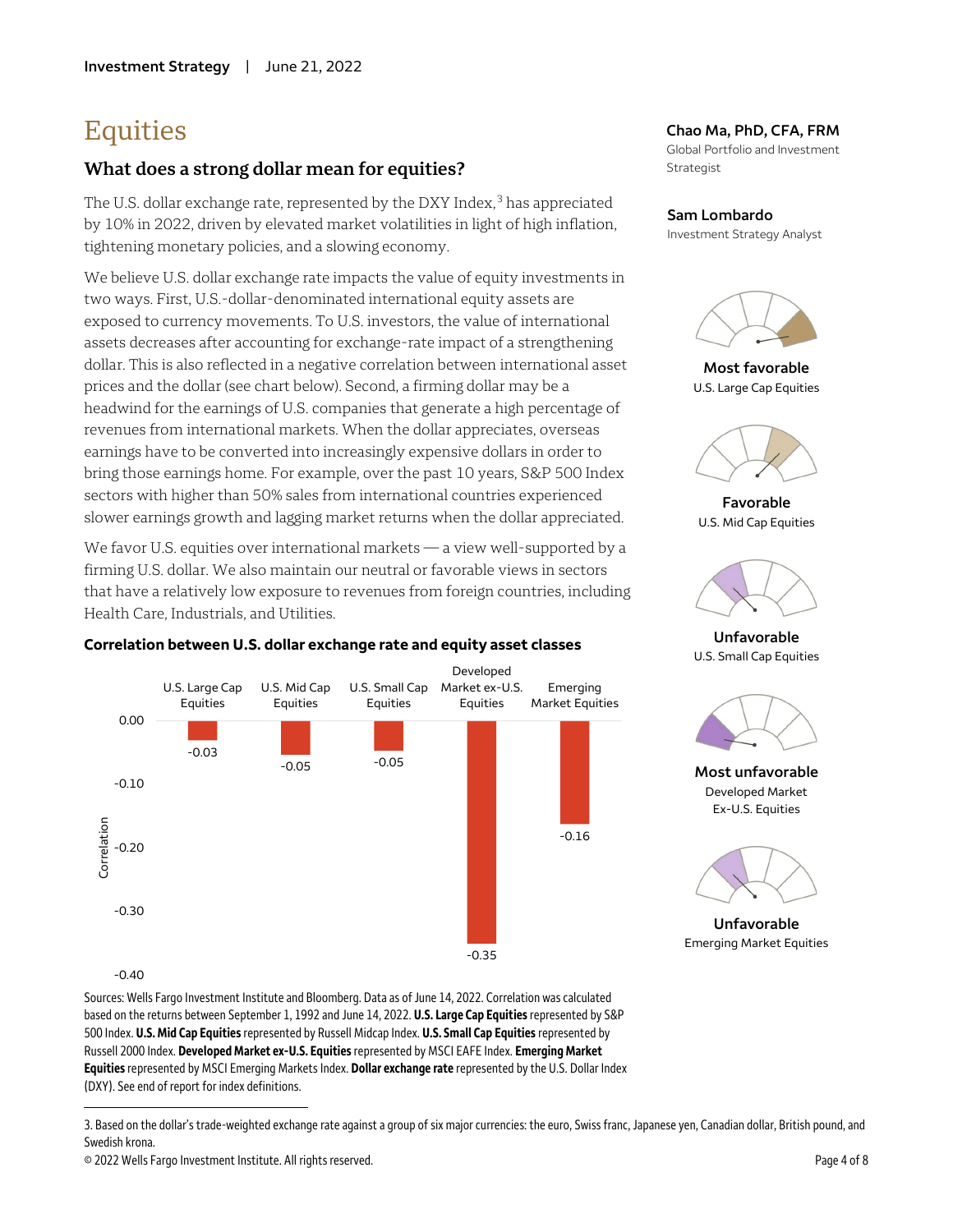## Fixed Income

### **Major adjustments in developed market yields**

The chart below illustrates the current situation (as of close June 14) of the developed market (DM) government bond universe across three key metrics: the 10-year maturity yield, on the vertical axis; credit quality, on the horizontal axis; and market size (as a proxy for liquidity), represented by the diameter of each bubble. A number of messages are immediately apparent.

First, it appears we are no longer in an "ultra-low" interest rate world. Yields may be still low by long-run historical standards, but they are certainly no longer extreme in the context of the past decade. Secondly, the biggest adjustment has come in eurozone yield levels. As recently as the start of this year, the 10-year German bund yield was still in negative territory. Then, most of the Standard & Poor's AAA-rated eurozone sovereign debt traded at yield levels at or below that of the Japanese Government Bond market, now the clear outlier. Above 1.5%, German bund yields are now back to levels last seen in 2014, before the European Central Bank (ECB) cut rates below zero.

Thirdly, the U.S. Treasury market continues to dominate the DM universe in liquidity and yield. For this reason, we currently have no strategic allocation to DM bonds (ex-U.S.) and recently downgraded this asset class to unfavorable. We see little likelihood of currency gains rescuing DM bond (ex-U.S.) returns in the near future. The yen's weakness is driven by the rate gap apparent on the chart. Even as the ECB raises rates, it is hard to see the euro recovering strongly against the dollar, now that the central bank has ended bond purchases and the Italian and Spanish spreads over German bunds are once more volatile and widening.



### **The end of negative yields in the eurozone — Japan now the outlier**

Sources: Bloomberg, JP Morgan, S&P, and Wells Fargo Investment Institute. Standard & Poor's ratings. Latest data as of June 14, 2022. Bubble size reflects the relative weight of the market within the bond index (JP Morgan GBI Broad). **Past performance is no guarantee of future results.** See disclosures for index definitions.

#### **Peter Wilson**

Global Fixed Income Strategist



**Favorable** U.S. Taxable Investment Grade Fixed Income



**Favorable** U.S. Short Term Taxable Fixed Income



**Favorable** U.S. Intermediate Term Taxable Fixed Income



**Neutral** U.S. Long Term Taxable Fixed Income



**Unfavorable** High Yield Taxable Fixed Income



**Unfavorable** Developed Market Ex.-U.S. Fixed Income



**Neutral** Emerging Market Fixed Income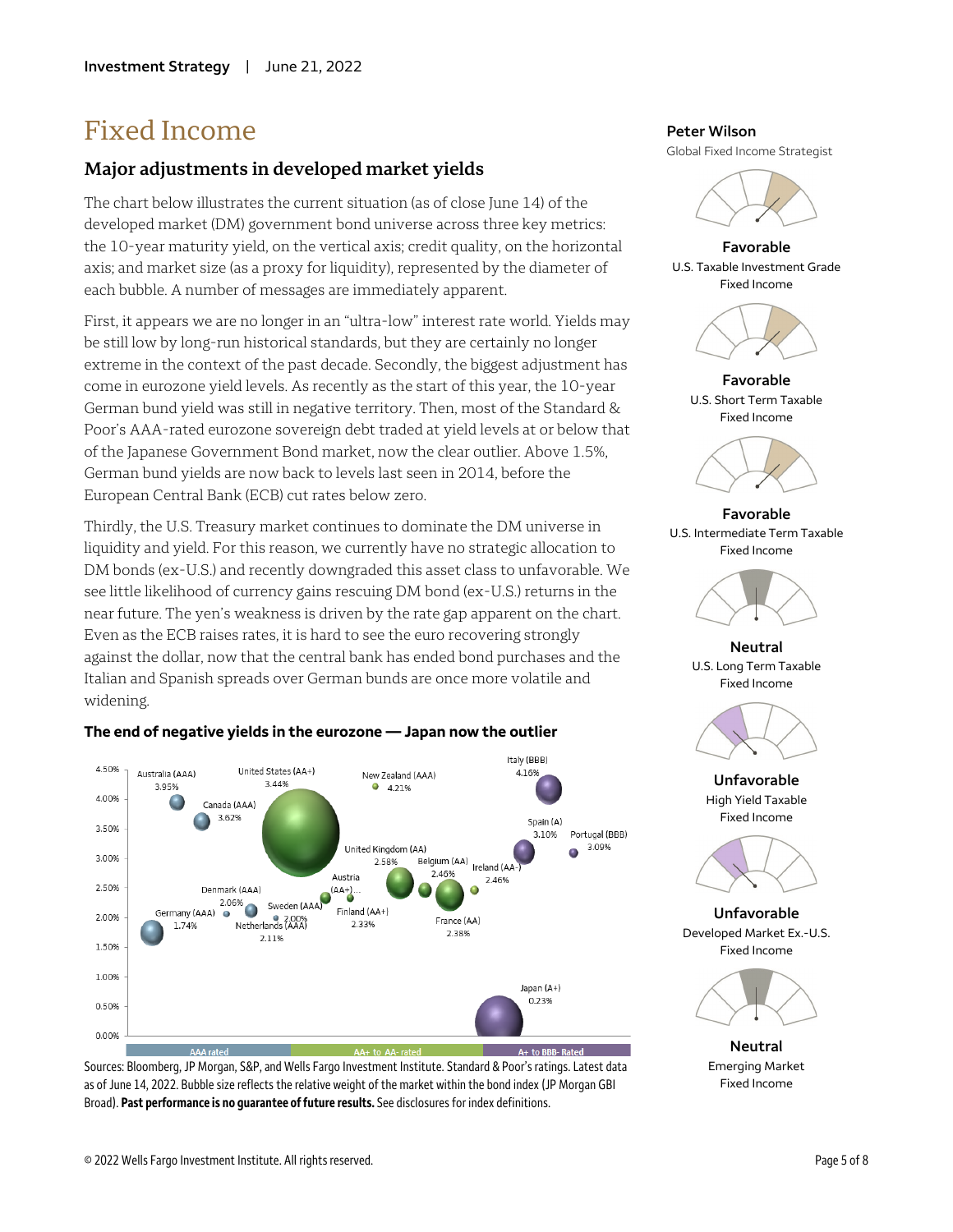## Alternatives

### **M&A spreads point to attractive return potential ahead**

Merger arbitrage involves investing in the equity of companies that are involved in mergers and acquisitions (M&A). Upon the announcement of a deal, the arbitrageur analyzes the deal, collects information, and tries to quantify the likelihood that the deal will be completed. As a general rule of thumb, because deals are complex and often include regulatory scrutiny and uncertainty, the stock of the company being acquired trades at a discount to the per share offer from the acquiring company. This "spread" between the acquisition price of the company being purchased and the price of the stock at the time of investment reflects the return potential for the arbitrageur. The higher the spread, the higher the return potential.

Within the broader Event Driven strategy, two of the three sub-strategies inherently assume a significant level of market risk. In other words, they have high beta. Merger Arbitrage, on the other hand, derives its return from specific deals and does not rely on the overall direction of the market. Of course there are macro variables that affect deal volume, but even there we have seen surprising resiliency in global M&A volume this year. In fact, although global deal volume is down year over year, it has averaged approximately \$390 million per month, offering a relatively broad opportunity set.<sup>[4](#page-5-0)</sup> Given growing concerns around inflation and economic growth, we may see a decline in volume, although merger spreads should remain at elevated levels. We believe it is a good time to be a merger arbitrageur.





Sources: Citigroup Global Markets, Inc. Data reflects the average historical gross arbitrage spreads weighted by deal size. Data as of June 1, 2022. **Past performance is no guarantee of future results.**

 $\overline{a}$ 

#### **Justin Lenarcic**

Senior Wealth Investment Solutions Analyst



**Favorable** Hedge Funds – Relative Value



**Favorable** Hedge Funds – Macro



**Unfavorable** Hedge Funds – Event Driven



**Neutral** Hedge Funds – Equity Hedge



**Neutral** Private Equity



Private Debt

Alternative investments, such as hedge funds, private equity, private debt and private real estate funds are not appropriate for all investors and are only open to "accredited" or "qualified" investors within the meaning of U.S. securities laws.

<span id="page-5-0"></span><sup>4.</sup> Citi Banking, Capital Markets & Advisory, "North America Executive M&A Summary," May 2022.

<sup>© 2022</sup> Wells Fargo Investment Institute. All rights reserved. Page 6 of 8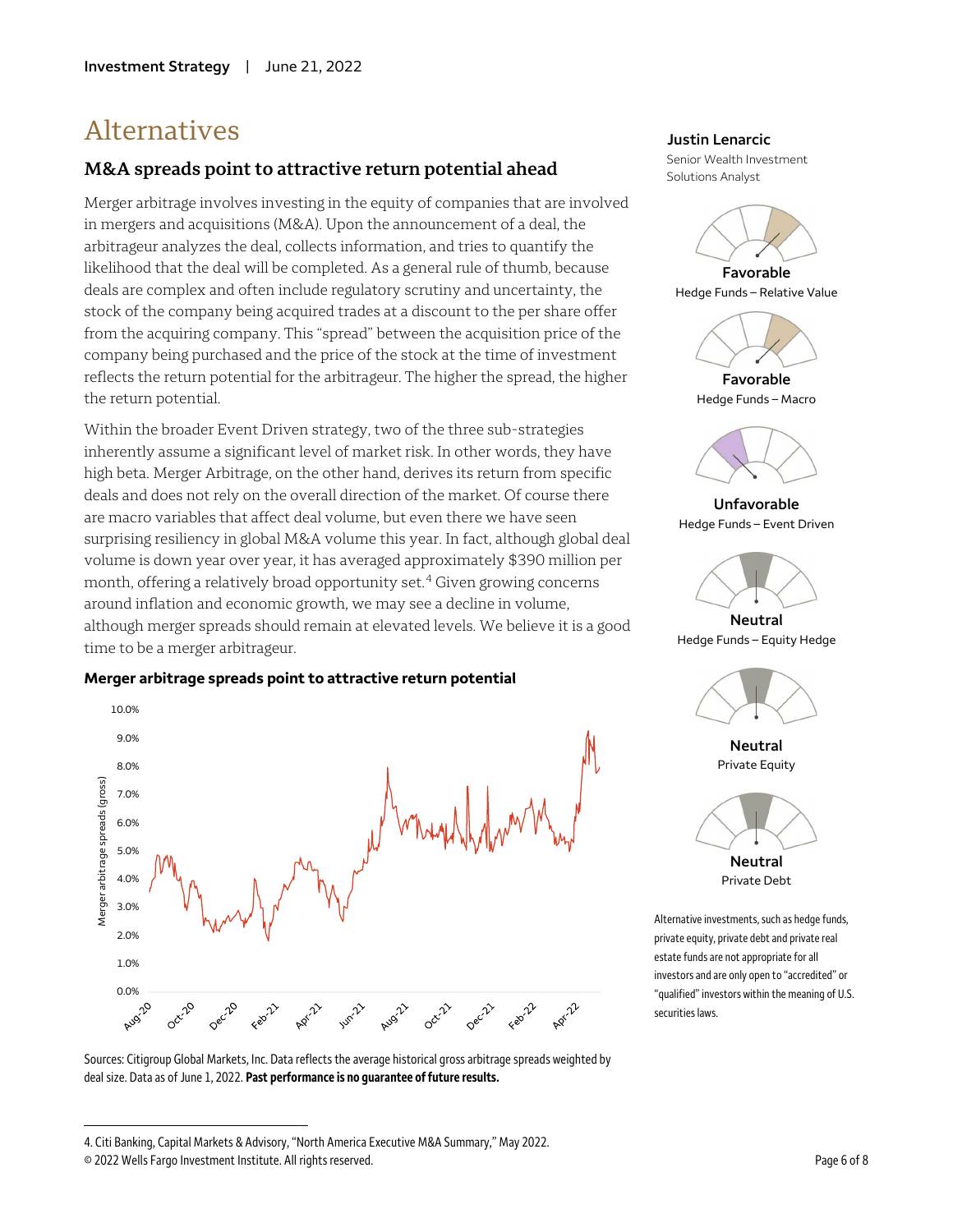#### **Risk Considerations**

Each asset class has its own risk and return characteristics. The level of risk associated with a particular investment or asset class generally correlates with the level of return the investment or asset class might achieve. **Stock markets**, especially foreign markets, are volatile. Stock values may fluctuate in response to general economic and market conditions, the prospects of individual companies, and industry sectors. **Foreign investing** has additional risks including those associated with currency fluctuation, political and economic instability, and different accounting standards. These risks are heightened in emerging markets. **Small- and mid-cap stocks**are generally more volatile, subject to greater risks and are less liquid than large company stocks. **Bonds**are subject to market, interest rate, price, credit/default, liquidity, inflation and other risks. Prices tend to be inversely affected by changes in interest rates. **High yield (junk) bonds** have lower credit ratings and are subject to greater risk of default and greater principal risk. **Sovereign debt** is generally a riskier investment when it comes from a developing country and tends to be a less risky investment when it comes from a developed country. The stability of the issuing government is an important factor to consider, when assessing the risk of investing in sovereign debt, and sovereign credit ratings help investors weigh this risk. The **commodities** markets are considered speculative, carry substantial risks, and have experienced periods of extreme volatility. Investing in a volatile and uncertain commodities market may cause a portfolio to rapidly increase or decrease in value which may result in greater share price volatility. **Real estate** has special risks including the possible illiquidity of underlying properties, credit risk, interest rate fluctuations and the impact of varied economic conditions.

Sector investing can be more volatile than investments that are broadly diversified over numerous sectors of the economy and will increase a portfolio's vulnerability to any single economic, political, or regulatory development affecting the sector. This can result in greater price volatility. Some of the risks associated with investment in the **Health Care** sector include competition on branded products, sales erosion due to cheaper alternatives, research and development risk, government regulations and government approval of products anticipated to enter the market. There is increased risk investing in the **Industrials**sector. The industries within the sector can be significantly affected by general market and economic conditions, competition, technological innovation, legislation and government regulations, among other things, all of which can significantly affect a portfolio's performance. **Utilities**are sensitive to changes in interest rates, and the securities within the sector can be volatile and may underperform in a slow economy.

Alternative investments, such as hedge funds, private equity/private debt and private real estate funds, are speculative and involve a high degree of risk that is appropriate only for those investors who have the financial sophistication and expertise to evaluate the merits and risks of an investment in a fund and for which the fund does not represent a complete investment program. They entail significant risks that can include losses due to leveraging or other speculative investment practices, lack of liquidity, volatility of returns, restrictions on transferring interests in a fund, potential lack of diversification, absence and/or delay of information regarding valuations and pricing, complex tax structures and delays in tax reporting, less regulation and higher fees than mutual funds. Hedge fund, private equity, private debt and private real estate fund investing involves other material risks including capital loss and the loss of the entire amount invested. A fund's offering documents should be carefully reviewed prior to investing.

Hedge fund strategies, such as Equity Hedge, Event Driven, Macro and Relative Value, may expose investors to the risks associated with the use of short selling, leverage, derivatives and arbitrage methodologies. Short sales involve leverage and theoretically unlimited loss potential since the market price of securities sold short may continuously increase. The use of leverage in a portfolio varies by strategy. Leverage can significantly increase return potential but create greater risk of loss. Derivatives generally have implied leverage which can magnify volatility and may entail other risks such as market, interest rate, credit, counterparty and management risks. Arbitrage strategies expose a fund to the risk that the anticipated arbitrage opportunities will not develop as anticipated, resulting in potentially reduced returns or losses to the fund.

Merger arbitrage involves investing in event driven situations such as reorganizations, spin-offs, mergers, and bankruptcies, and involves the risks that the proposed opportunities in which the fund may invest may not materialized as planned or may be renegotiated or terminated which can result in losses to the fund.

#### **Definitions**

An index is unmanaged and not available for direct investment.

**JP Morgan GBI Broad Total Return Index**, measures the developed market government bond market.

**MSCI EAFE Index**is a free float-adjusted market capitalization index that is designed to measure the equity market performance of 21 developed markets, excluding the U.S. and Canada.

**MSCI Emerging Markets Index**is a free float-adjusted market capitalization index that is designed to measure equity market performance of 23 emerging markets.

MSCI makes no express or implied warranties or representations and shall have no liability whatsoever with respect to any MSCI data contained herein. The MSCI data may not be further redistributed or used as a basis for other indices or any securities or financial products. This report is not approved, reviewed, or produced by MSCI.

**Russell Midcap Index**measures the performance of the mid-cap segment of the U.S. equity universe.

**Russell 2000 Index** measures the performance of the 2,000 smallest companies in the Russell 3000® Index, which represents approximately 8% of the total market capitalization of the Russell 3000 Index. The Russell 3000® Index measures the performance of the 3,000 largest U.S. companies based on total market capitalization, which represents approximately 98% of the investable U.S. equity market.

**S&P 500 Index** is a market capitalization-weighted index composed of 500 widely held common stocks that is generally considered representative of the US stock market.

© 2022 Wells Fargo Investment Institute. All rights reserved. Page 7 of 8